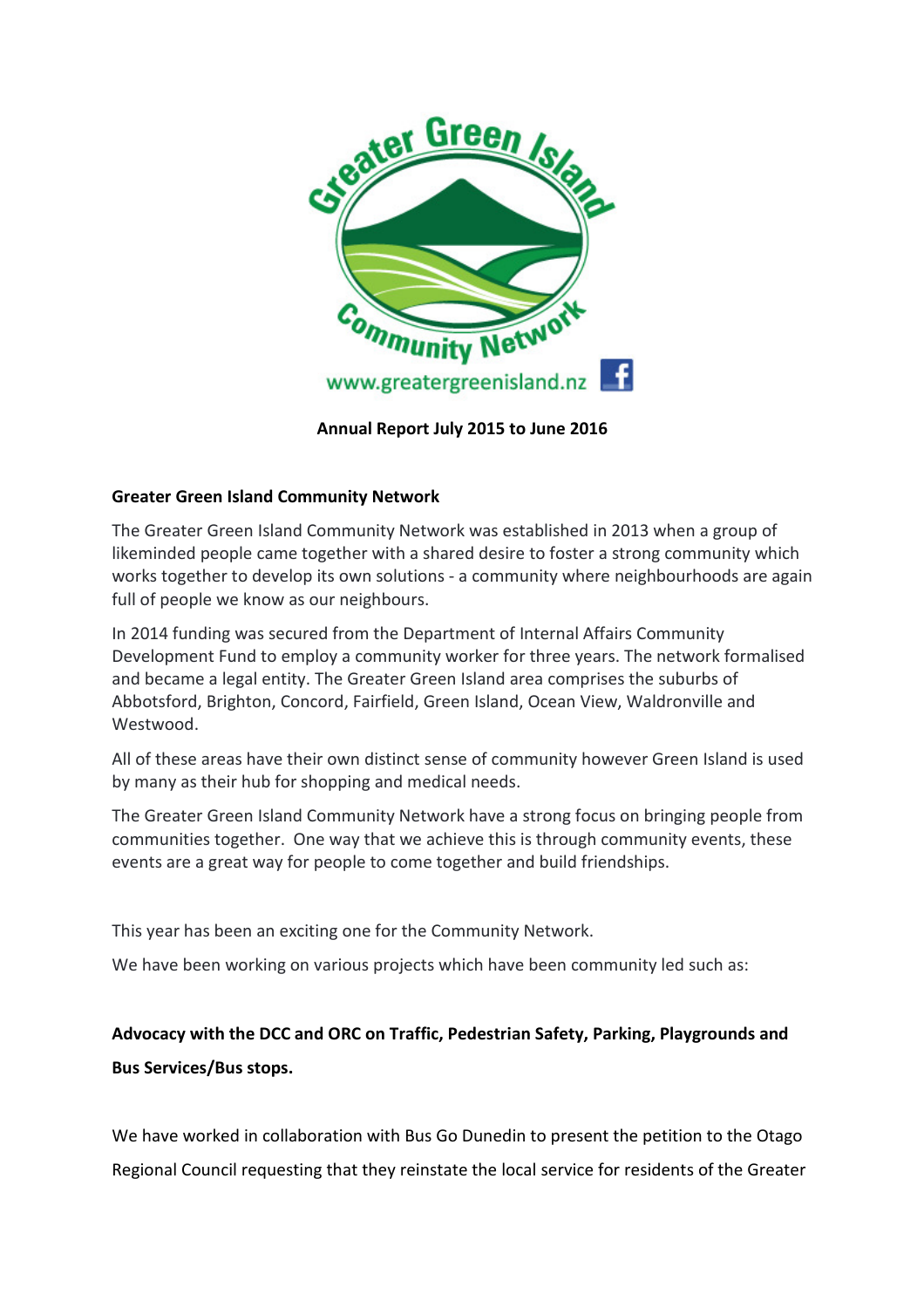Green Island area. Bus routes changed so that people from Green Island and Concord could no longer travel directly to South Dunedin, and Concord people could no longer bus to Green Island. Members of the community approached us to assist in lobbying the Otago Regional Council as they felt their voices were not being heard. A petition and submission to the Otago Regional Council was arranged on the 23<sup>rd</sup> March to reinstate the services to South Dunedin and Concord. This is a continued process to find a solution that suits both the ORC and the needs of the local residents who use the Bus Services, with a small win of a bus being reinstated between Concord and Green Island being

We have held several meetings with the Dunedin City Council and the Otago Regional Council this year. We are currently working on a draft plan of the Main South Road of Greater Green Island to give to the DCC, ORC and NZTA identifying the wants and needs of pedestrians, businesses, drivers etc around parking, crossings, bus stops and traffic safety. Community consultation has been undertaken during community events and now two formal meetings around the issue will be held this month. The DCC and ORC are very happy that we can do the community consultation to speed up the process and allow them to make improvements that suit the community's needs. We will also present ideas from all other suburbs on the safety in their areas.

#### Community Survey

A Community Survey was very successful this year with 1200 households around the six suburbs in Greater Green Island being delivered a "Baseline Action Research Survey" by amazing community volunteers. The survey is important to our network and the community as it directs the work we do, ensuring it is community led. The survey is called the baseline research as it will also be used to measure outcomes from any work that we undertake, as it will be repeated. Survey results have will be fed back to each community at community events beginning in 2017 (such as BBQs and Pot Lucks). Community Members can then decide what they want to do about the issues raised specifically in their neighbourhoods and form plans of action for 2017.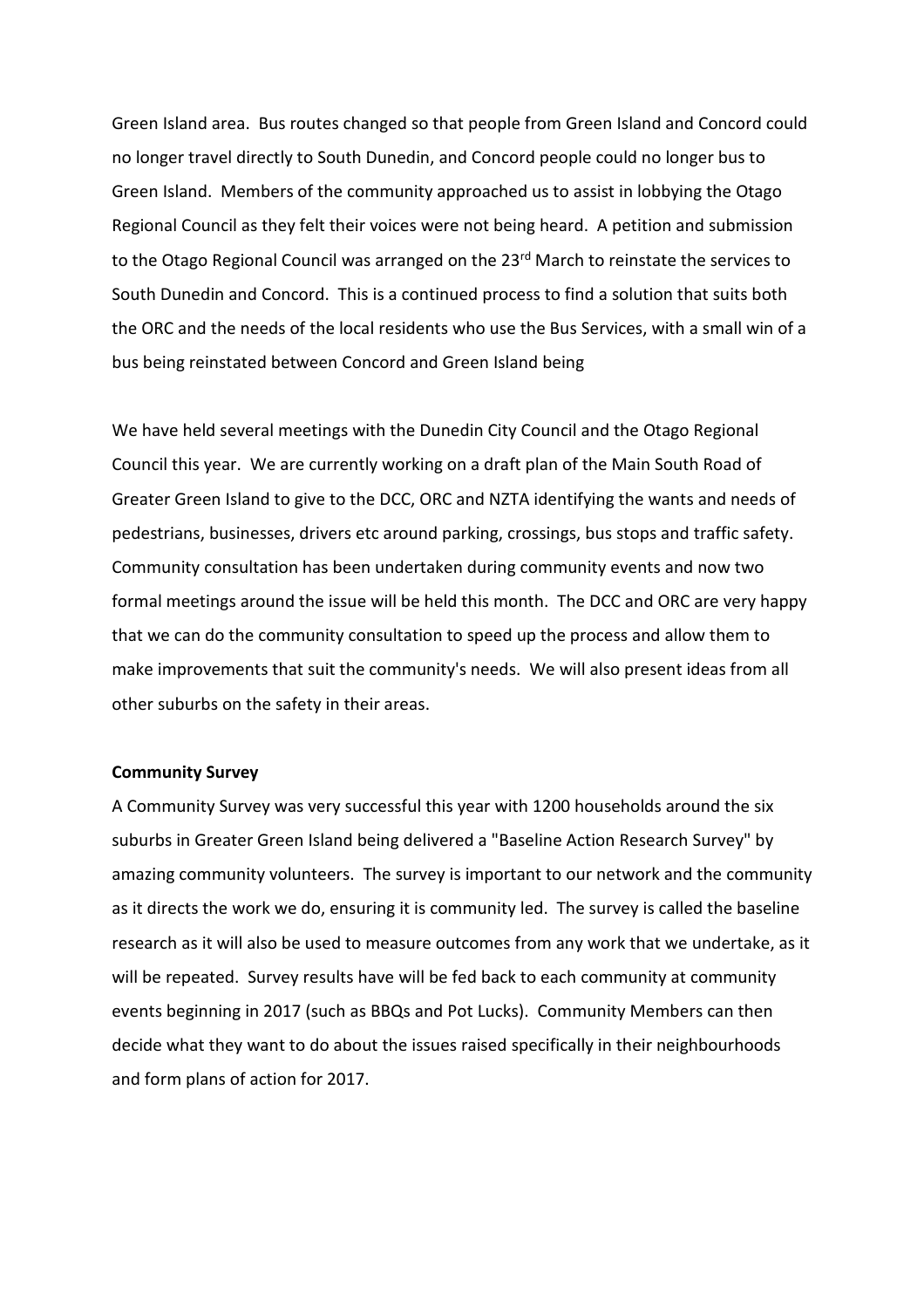#### Community Events

We have worked alongside the Saddle Hill Community Board and Neighbourhood Support Otago to host a series of Community Morning Teas. These morning teas have been held in each of the six suburbs of the Greater Green Island area. The purpose for these morning teas is to facilitate connections within members of the community as well as to find out from each individual community what the priorities are for that area. They have been a great success with many community members coming along to eat Leanne's beautiful scones while they meet other locals and learn about various supports and social groups within their neighbourhoods that exist.

A Family Fun Day was held in April, Artisan Market in September at the Community Garden a Teddy Bears Picnic and a Community Safety and Security meeting in the October School Holidays. All of these events are held to provide informative, fun, free events for all community members and are a great way to enable people to meet their neighbours. We also use each event to consult with community members about what we are doing in the network and what we can improve on and how they can be involved.

#### Website Development

www.greatergreenisland.nz was officially launched in September this year. It is a fantastic website that works as a directory of the Greater Green Island Businesses, Community Groups, Community Facilities, Health and Social Services and Education. We also use the sight to inform people about our network and recruit volunteers. The sight also has an Events page where we encourage people to support local events/groups.

#### Food share

Food Share Dunedin supply food for Greater Green Island Food Distribution to families in the area who have food insecurity. Two fabulous volunteers run the Food share service each week from a local Presbyterian Church facility, which is free for our use. Referrals can be made through the community network, local Schools, churches, health care providers and information on this service can be found on our website.

#### Community Garden

Community engagement has been successful with an increase in community members attending and enjoying the community garden. Local schools, early childhood providers